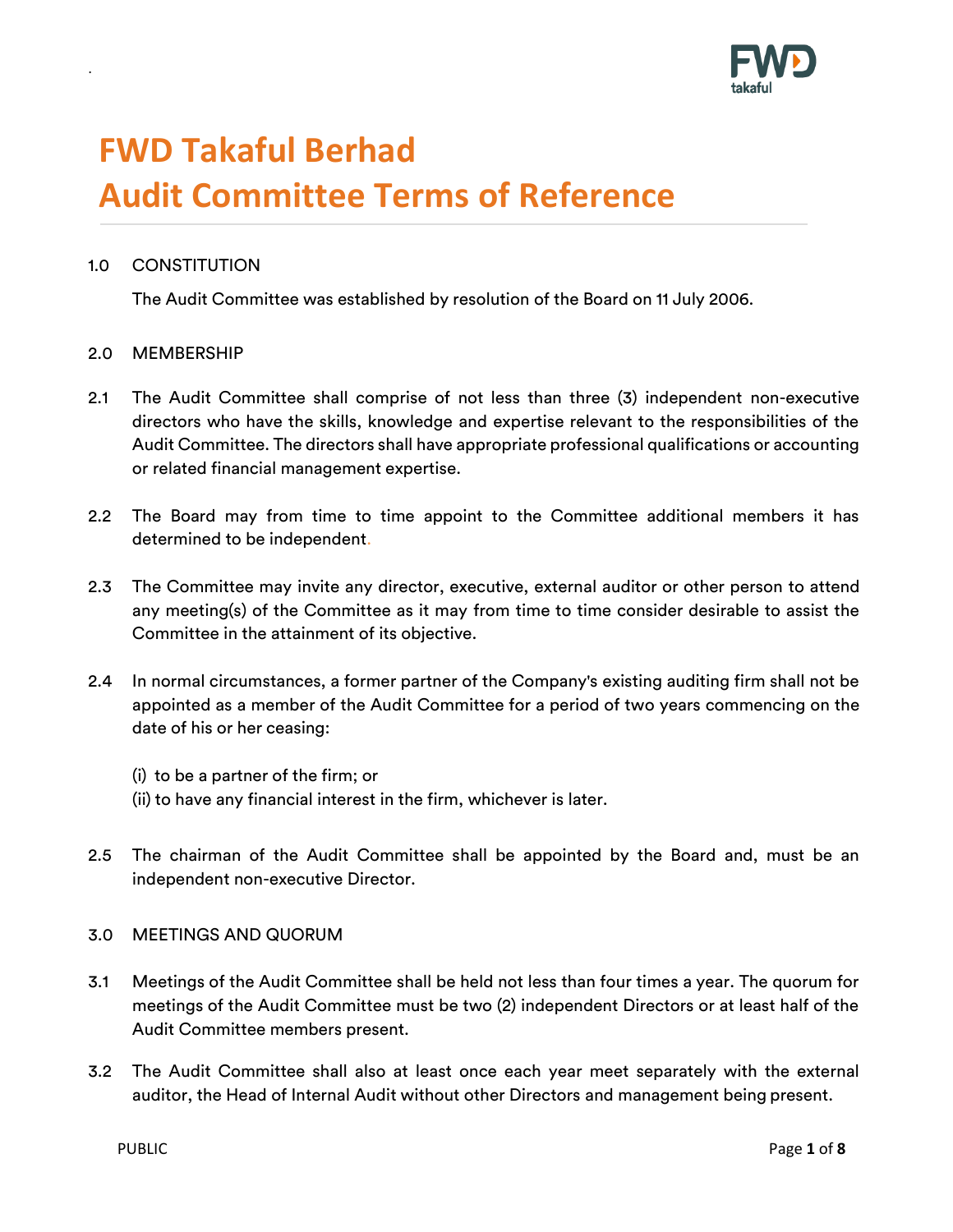

- 3.3 The CFO, the Head of Risk, the Head of Internal Audit and the external auditor of the Company shall normally be invited to meetings of the Audit Committee.
- 3.4 An agenda and accompanying meeting papers should be sent in full to all members in a timely manner and at least one calendar week before the intended date of a meeting of the Audit Committee (or such other period as agreed by its members).

## 4.0 AUTHORITY

.

- 4.1 The Committee shall be accountable to the Board and shall have non-executive responsibility for oversight of and advice to the Board on matters relating to financial reporting.
- 4.2 The Audit Committee is authorised by the Board to investigate any activity within these Terms, have full and unrestricted access to information and co-operation by management.
- 4.3 The Audit Committee and each of its members shall have separate and independent access to the Management as and when they consider necessary. Management is obliged to supply the Audit Committee with adequate, complete and reliable information in a timely manner, in order to enable it to make informed decisions.
- 4.4 The Audit Committee is authorised by the Board to obtain outside independent professional advice and to secure the attendance of outsiders with relevant experience and expertise if it considers this necessary. The Audit Committee shall be provided with sufficient resources to discharge its duties. The Audit Committee shall be responsible for establishing the selection criteria, selecting, appointing and setting the terms of reference for any external party who advises the Audit Committee.
- 4.5 The Audit Committee may delegate to the CEO and/or any other person its authority under these terms from time to time as it considers appropriate.
- 4.6 Upon the recommendation from the Audit Committee, the chairman of the Audit Committee is authorised to approve the Head of Internal Audit's remuneration and terms of engagement.

## 5.0 DUTIES

5.1 The duties of the Audit Committee shall include without limitation the generality of the Committee's objective, and have the following non-executive responsibilities, powers, authorities and discretions:

#### 5.1.1 Financial Reporting

(a) monitoring integrity of the financial statements of the Company, and any formal announcements relating to the Company's financial performance or supplementary regulatory information and reports, reviewing significant financial reporting judgments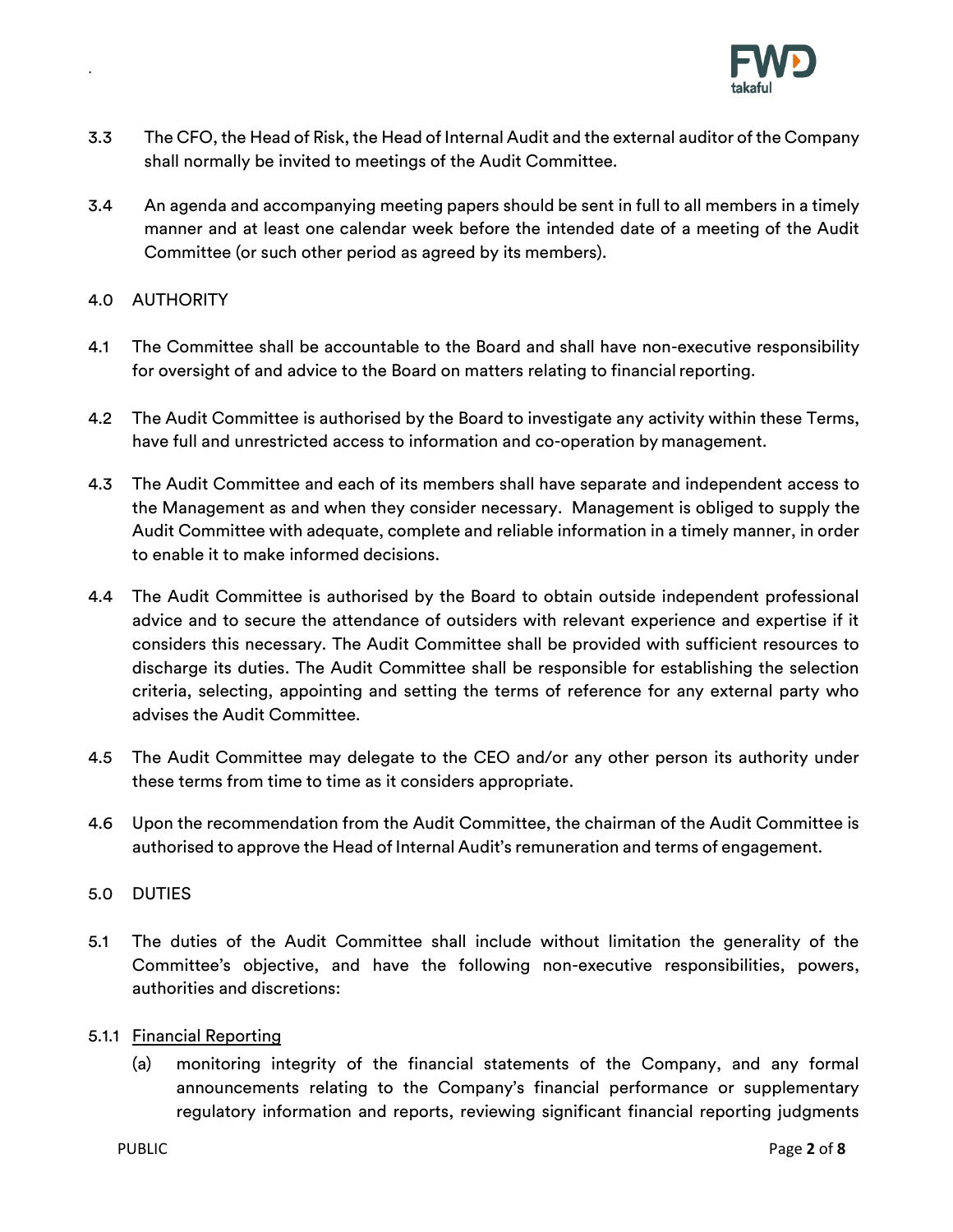

contained in them. In this regard, in reviewing the Company's financial statement, and reports before submission to the Board, the Audit Committee shall focus particularly on:

- (i) any material changes in accounting policies and practices;
- (ii) major judgmental areas;

- (iii) material off-balance sheet items;
- (iv) significant adjustments resulting from audit;
- (v) the going concern assumptions and any qualifications;
- (vi) compliance with accounting standards;
- (vii) reserve adequacy and reserving processes;
- (viii) compliance with any applicable legal and regulatory requirements in relation to financial reporting;
- (ix) regulatory guidance on disclosure of areas of special interest;
- (x) comment letters from appropriate regulatory authorities; and
- (xi) matters drawn to the attention of the Committee by the Company's external auditor.
- (b) if required, taking the following actions in respect of (a) above:
	- (i) liaising with the Board, members of senior management, the external auditor and Head of Internal Audit; and
	- (ii) considering any significant or unusual items that are, or may need to be, reflected in such accounts, financial statements and reports and giving due consideration to any matters that have been raised by the Company's staff responsible for the accounting and financial reporting function, compliance officer or auditors.
- (c) Reviewing the Company's financial and accounting policies and practices and support the Board in ensuring that there is a reliable and transparent financial reporting process within the Company.
- (d) Receive an annual report, and other reports from time to time as may be required by applicable laws and regulations, from the chief executive officer and financial controller to the effect that such persons have disclosed to the Committee and to the external auditor all significant deficiencies and material weaknesses in the design or operation of internal controls over financial reporting which could adversely affect the Company's ability to record and report financial data and any fraud, whether material or not, that involves management or other employees who have a significant role in the Company's internal controls over financial reporting.
- (e) Provide to the Board such assurances as it may reasonably require regarding compliance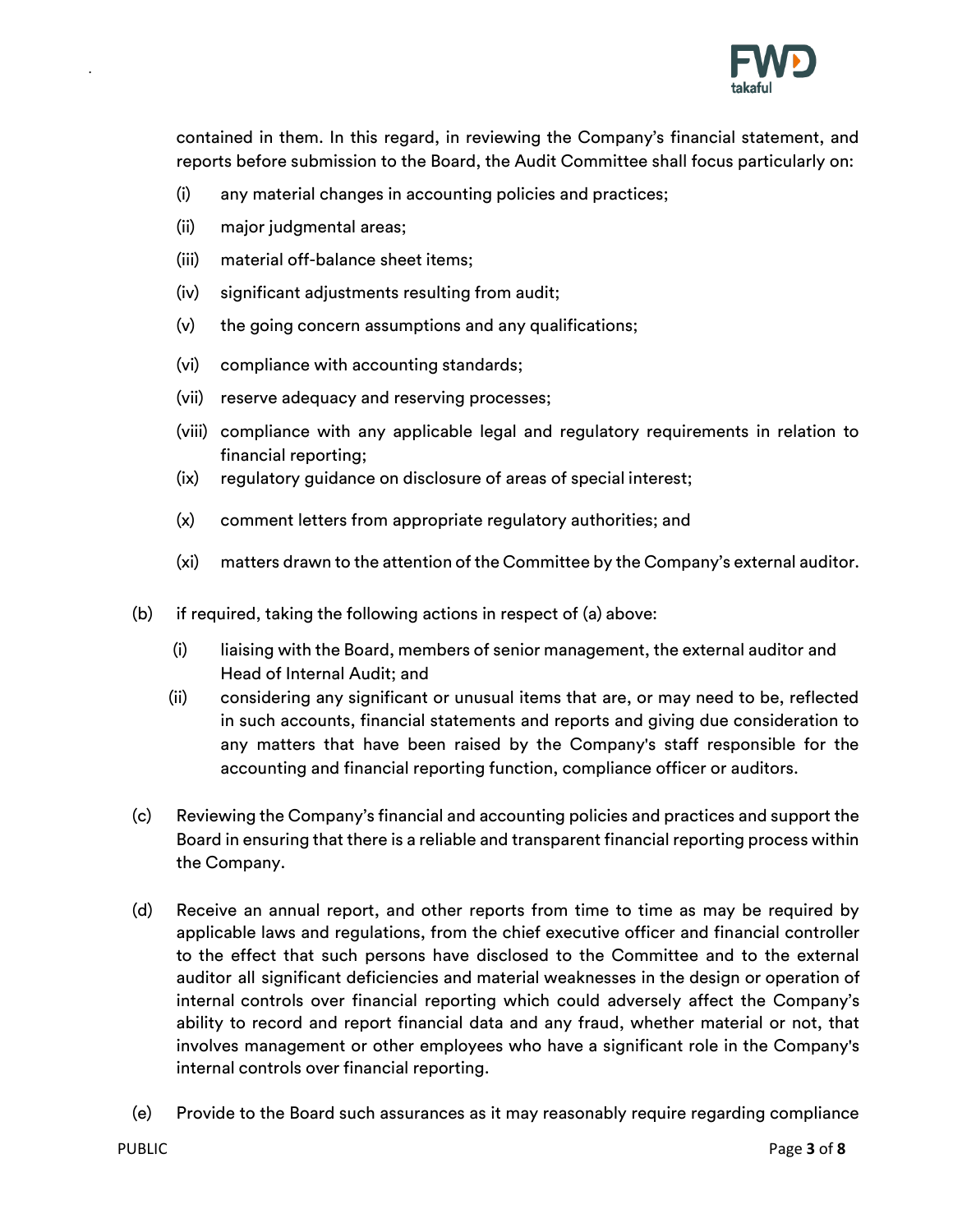

by the Company, its subsidiaries and those of its associates for which it provides management services with all supervisory and other regulations to which they are subject.

(f) Provide to the Board such additional assurance as it may reasonably require regarding the reliability of financial information submitted to it.

## 5.1.2 Internal Audit

- (a) Monitoring and reviewing the effectiveness of the Internal Audit function, consider the major findings of internal investigations and management's response, and ensure that the internal audit function is adequately resourced, has appropriate standing within the Company and is free from constraint by management or other restrictions.
- (b) In overseeing the effectiveness of the internal audit function, the Committee must include the following:
	- (i) reviewing and approving the audit scope, procedures and frequency;
	- (ii) reviewing key audit reports and ensuring that senior management is taking necessary corrective actions in a timely manner to address control weaknesses, noncompliance with laws, regulatory requirements, policies and other problems identified by the internal audit and other control functions;
	- (iii) noting significant disagreements between the Head of Internal Audit and the rest of the senior management team, irrespective of whether these have been resolved, in order to identify any impact the disagreements may have on the audit process or findings;
	- (iv) establishing a mechanism to assess the performance and effectiveness of the internal audit function; and
	- (v) reviewing and approving FWD Takaful internal audit charter and three year audit workplan.
- (c) ensuring appropriate procedures are established and adequate resources are provided for FWD Takaful internal audit, and monitoring the Internal Audit function to ensure it is carried out effectively;
- (d) discussing the results of work and reported findings of the Internal Audit;
- (e) making recommendations to the Board on the appointment and removal of FWD Takaful Head of Internal Audit and to consider any issues arising from theforegoing;
- (f) making recommendations to the chairman of the Audit Committee on the FWD Takaful Head of Internal Audit's remuneration and terms of engagement; and
- (g) satisfy itself that there is appropriate co-ordination between the internal and external auditors.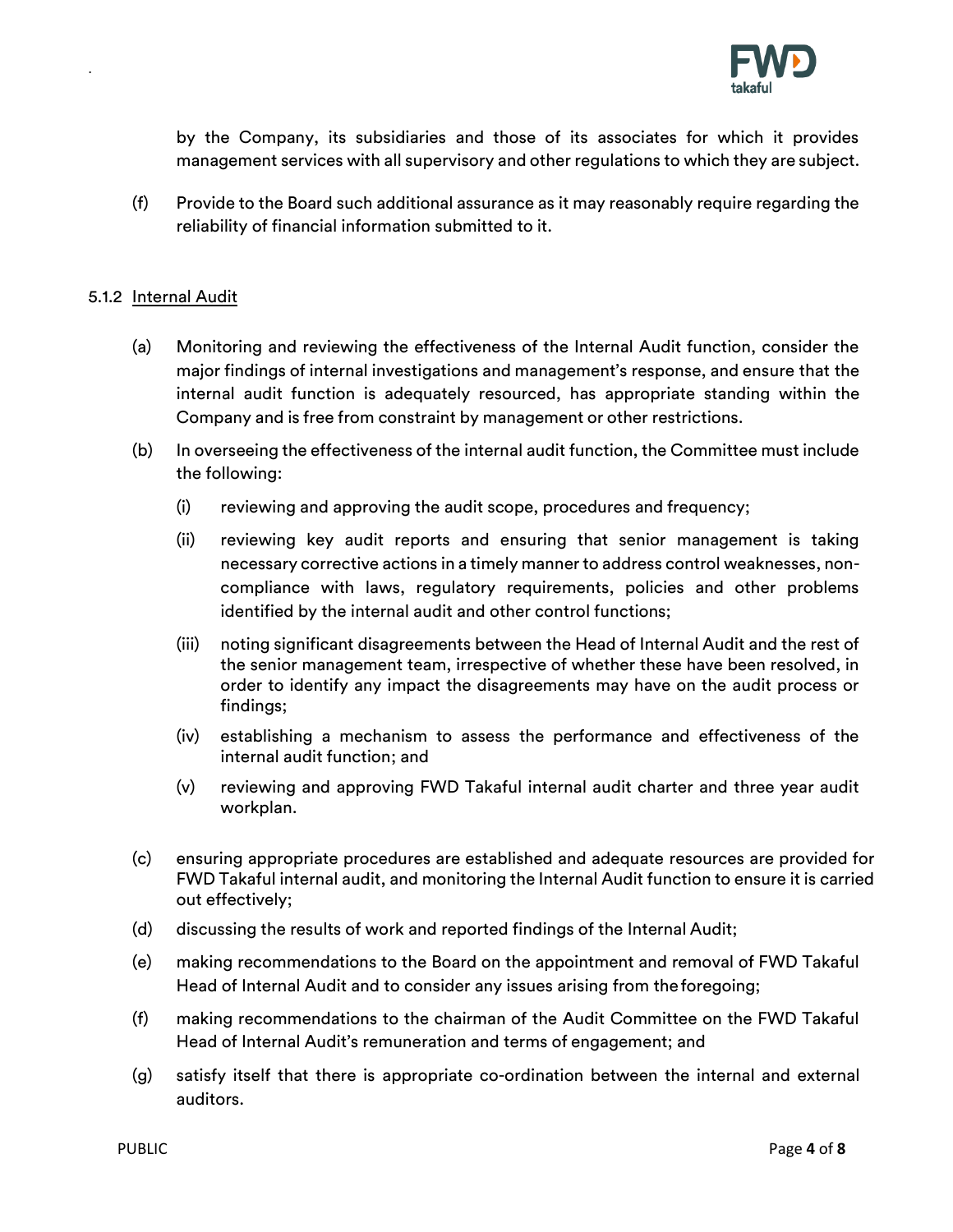

## 5.1.3 External Audit

- (a) making recommendations to the Board on the selection, appointment, reappointment, resignation and removal of the external auditor, its remuneration and terms of engagement, and to consider any issues arising from the foregoing;
- (b) assessing and monitoring the external auditor's qualifications, independence and objectivity, its performance and the effectiveness of the audit process in accordance with applicable auditing standards; taking into consideration relevant professional and regulatory requirements and reports from the external auditors on their own policies and procedures regarding independence and quality control;
- (c) overseeing the Company's relationship with external auditor;
- (d) approving the nature and scope of the external audit and the external auditor's reporting obligations, and ensure co-ordination where more than one audit firm is involved;
- (e) Discussing with the external auditortheir general approach, nature and scope of their audit and reporting obligations before the audit commences including, in particular, the nature of any significant unresolved accounting and auditing problems and reservations arising from their interim reviews and final audits, major judgmental areas (including all critical accounting policies and practices used by the Company and changes thereto), all alternative accounting treatments that have been discussed with management together with the potential ramifications of using those alternatives, the nature of any significant adjustments, the going concern assumption, compliance with accounting standards and legal requirements, reclassifications or additional disclosures proposed by the external auditor which are significant or which may in the future become material, the nature and impact of any material changes in accounting policies and practices, any written communications provided by the external auditor to management and any other matters the external auditor may wish to discuss (in the absence of management where necessary);
- (f) Approving and overseeing the engagement of an external auditor to supply non-audit services and reporting to the Board, identifying any matters in respect of which it considers that action or improvement is needed and making recommendations as to the steps to be taken; For this purpose "external auditor" shall include any entity that is under common control, ownership or management with the audit firm or any entity that a reasonable and informed third party having knowledge of all relevant information would reasonably conclude as part of the audit firm nationally or internationally; and
- (g) Reviewing the external auditor's annual report on the progress of the audit, its management letter, any material queries raised by the external auditor to management in respect of the accounting records, financial accounts or systems of control and, in each case, responses from management. Any material issues arising which relate to the management of risk or internal controls (other than internal financial controls) shall be referred to the Risk Committee as appropriate.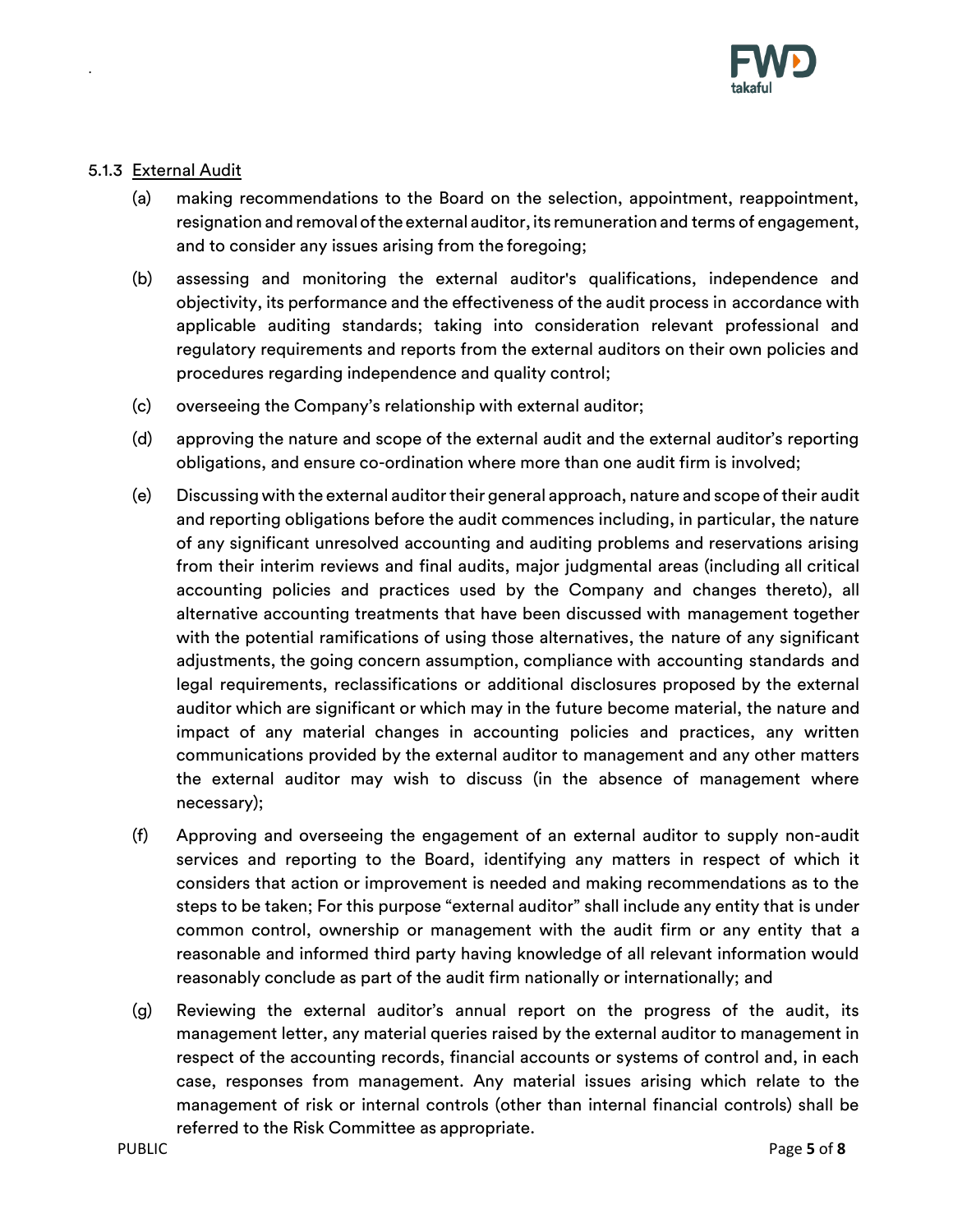

## 5.1.4 Systems and Procedures

- (a) Reviewing and evaluating the Company's standards, policies and procedures for accounting, financial reporting and financial planning and any major change tothem;
- (b) Reviewing and evaluating the adequacy and efficacy of FWD Takaful budgetary and financial control, internal control and risk management systems;
- (c) Ensuring that an effective internal control system is established and maintained, and that the system is run with adequate resources, including sufficient staff for accounting and financial reporting with appropriate qualifications and experience, and their training programmes and budget;
- (d) Reviewing and discussing with management the effectiveness of the Company's internal control systems relating to financial reporting and, where appropriate, to endorse the content of the statement relating to internal controls over financial reporting in the annual report for submission to the Board including Shariah compliance;
- (e) Considering any findings of major investigations of internal control matters as delegated by the Board or on its own initiative and Management's response;
- (f) Ensuring co-ordination between the internal and external auditors, ensuring that the internal audit function is adequately resourced and has appropriate standing within FWD Takaful, and reviewing and monitoring the effectiveness of the internal audit function;
- (g) Reviewing the external auditor's management letter, any material queries raised by the auditor to Management in respect of the accounting records, financial accounts or systems of control and Management's response;
- (h) Ensuring that the issues raised in the external auditor's management letter are responded in a timely manner;
- (i) Coordinating with the chairman of the Risk Management and Actuarial Committee of the Company to help ensure that both the Risk Management and Actuarial Committee and the Audit Committee have received all information necessary to permit them to fulfil their duties and responsibilities with respect to risk assessment and risk management;
- (j) Ensuring there are appropriate whistle-blowing procedures for the company's employees to report, in confidence, any possible improprieties in financial reporting, internal control or other matters, and ensuring proper arrangements are in place for fair and independent investigation of and follow-up actions for such matters;
- (k) Ensuring that major regulatory developments and potential impacts upon the company are identified and managed appropriately by management;
- (l) Reporting to the Board on the matters set out in these Terms;
- (m) Considering any other topics, as defined by the Board;
- (n) Receiving from the Regulatory Compliance function reports on the treatment of substantiated complaints regarding accounting, internal accounting controls or auditing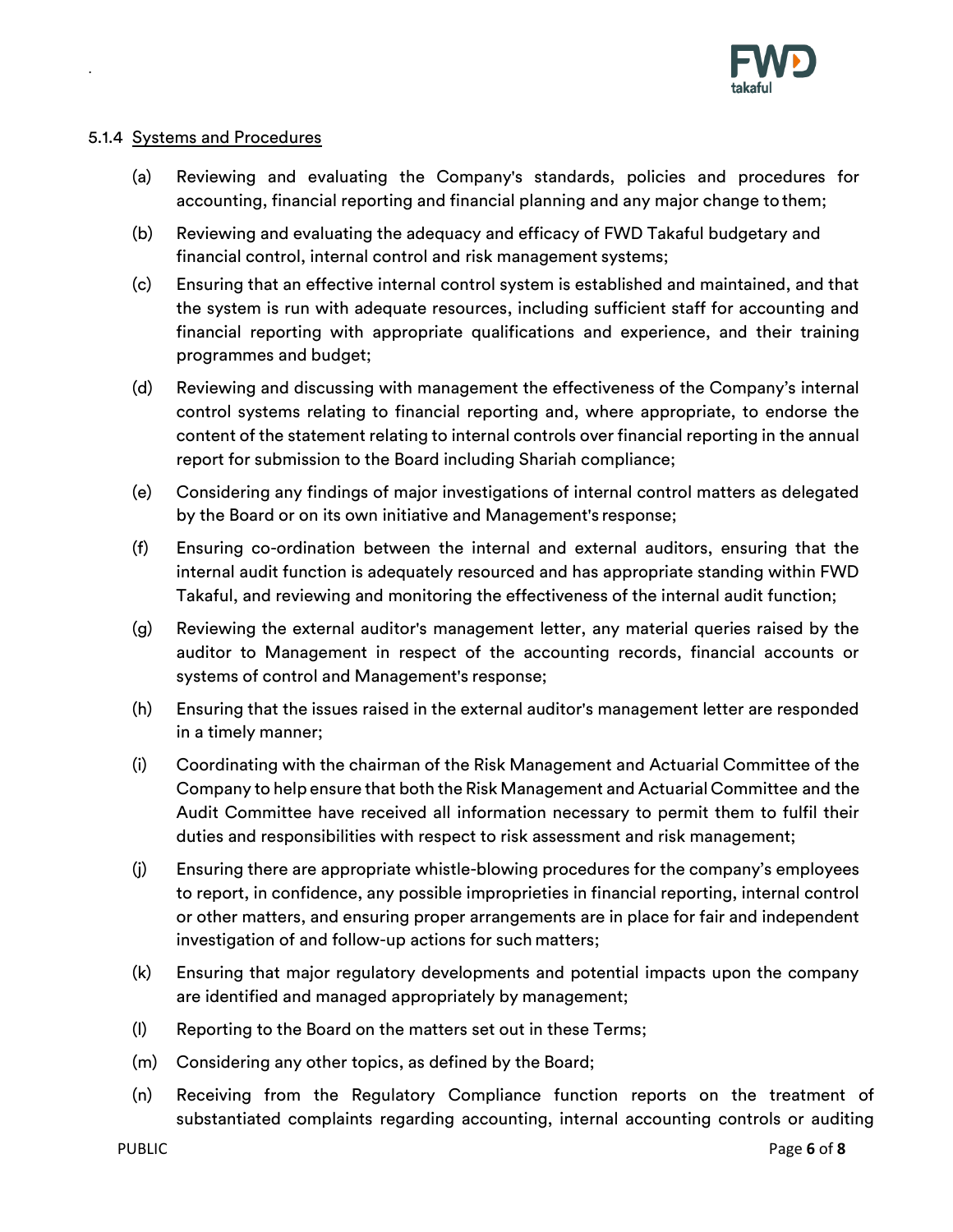

matters received through the whistle-blowing procedures adopted by the company from time to time (or such other system as the Audit Committee may approve) for the confidential, anonymous submission by employees of concerns regarding questionable accounting or auditing matters;

- (o) Report any significant actual, suspected or alleged fraud (involving misconduct or unethical behaviour related to financial reporting) or misrepresentation of assets, which has not been included in a report submitted by management to the Committee, to any committee established by the immediate holding company;
- (p) Review and update the Board on any related party transactions;
- (q) Monitor compliance with the Board's conflicts of interest policy;
- (r) Review the accuracy and adequacy of the corporate governance disclosures and interim financial reports in relation to the preparation of financial statements; and
- (s) Review third-party opinions on the design and effectiveness of the financial institution's internal control framework.

## 6.0 REPORTING PROCEDURES

- 6.1 Full minutes of meetings of the Audit Committee shall be kept by a duly appointed secretary of the meeting (who should normally be the Company Secretary), and such minutes shall be made available for inspection at any reasonable time on reasonable notice by any Director.
- 6.2 Minutes of meetings of the Audit Committee shall record in sufficient detail the matters considered by the Audit Committee and decisions reached, including any concerns raised by Directors, members or dissenting views expressed. Draft and final versions of minutes of such meetings should be sent to all members of the Audit Committee for their comment and records respectively, in both cases within a reasonable time after such meetings.
- 6.3 Without prejudice to the generality of the duties of the Audit Committee set out in these Terms, the Audit Committee shall report back to the Board and keep the Board fully informed of its decisions and recommendations, unless there are legal or regulatory restrictions on its ability to do so.
- 6.4 The Committee shall review its terms of reference and its relevancy once in 2 years or when need arises and recommend to the Board any changes.
- 6.5 Any resolution in writing, signed or assented to by all the members of the Committee shall be as valid and effectual as if it had been passed at a meeting of the Committee duly called and constituted and may consist of several documents in the like form each signed by one or more the members.